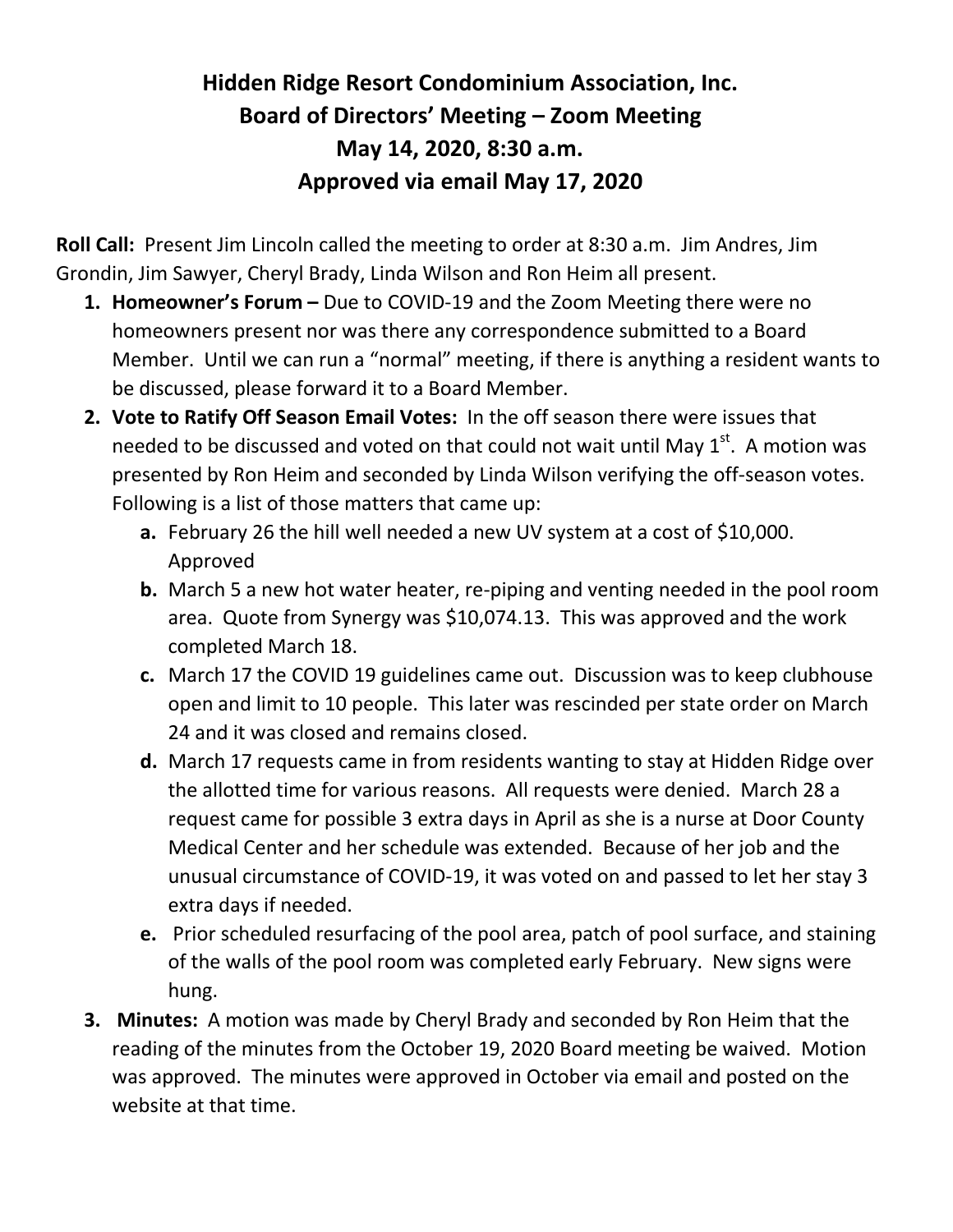**4. Treasurer's Report:** Linda Wilson presented the 3rd quarter financial statements. Some bills are outstanding but as of March 31, 2020 the checking account balance was \$74,198 and the reserve fund was \$78,938 for a total of \$154,136. Some areas of savings came from water softening as there were not any leaks to repair and lower propane costs due to the milder winter. There are some revenue payments outstanding. Jim Grondin made a motion to accept the financial report as presented and Ron Heim seconded. Motion passed unanimously.

## **5. Committee Reports:**

- **a. Website:** Jim Clark is handling Hidden Ridge's website and things are being posted in a timely manner. He is doing a great job.
- **b. Data Management:** Jim Sawyer explained concern there could be many key fobs and codes "floating out there". Vendor codes need to be updated. If there are key fobs residents are not using, please return to the office in the clubhouse or give to a Board member.
- **c. Security Codes:** Jim Sawyer explained his concern that there may be a time when everyone receives a new code, and should that be done yearly? He will coordinate with Cheryl Brady to ensure new owners get their codes and are inputted into the data system.

# **6. Maintenance Report:**

Jim Andres explained the repair issues he oversaw this winter which included new signs for pool room, 2 new sensors in the attic of pool room, venting airflow to sauna.

Fortunately, there was only one leak this spring when the north well was turned on.

Speakers and sound system in the pool room are not working. Jim Lincoln and the board thanked Jim A for all is work over the winter and keeping the board up to date on all problems, issues and projects.

# **7. Unfinished Business:**

- **a. Door Guard Security System:** The gate has an issue that needs to be addressed, the electrical system seems to trip the transformer. Unsure if it is a transformer or electrical issue. Larry at Door Guard will be contacted.
- **b. Street Lighting change:** Jim A completed the change with those owners that requested a change.
- **c. New Owner Process**: Cheryl, who is interim secretary with the departure of Joe B, commended Joe for all his hard work in this area. She has connected with the title companies and with owners and buyers in process right now. She emails all the many documents legally needed for a success sale and it seems to be working so far. ANY owner wishing to sell please contact Cheryl so the correct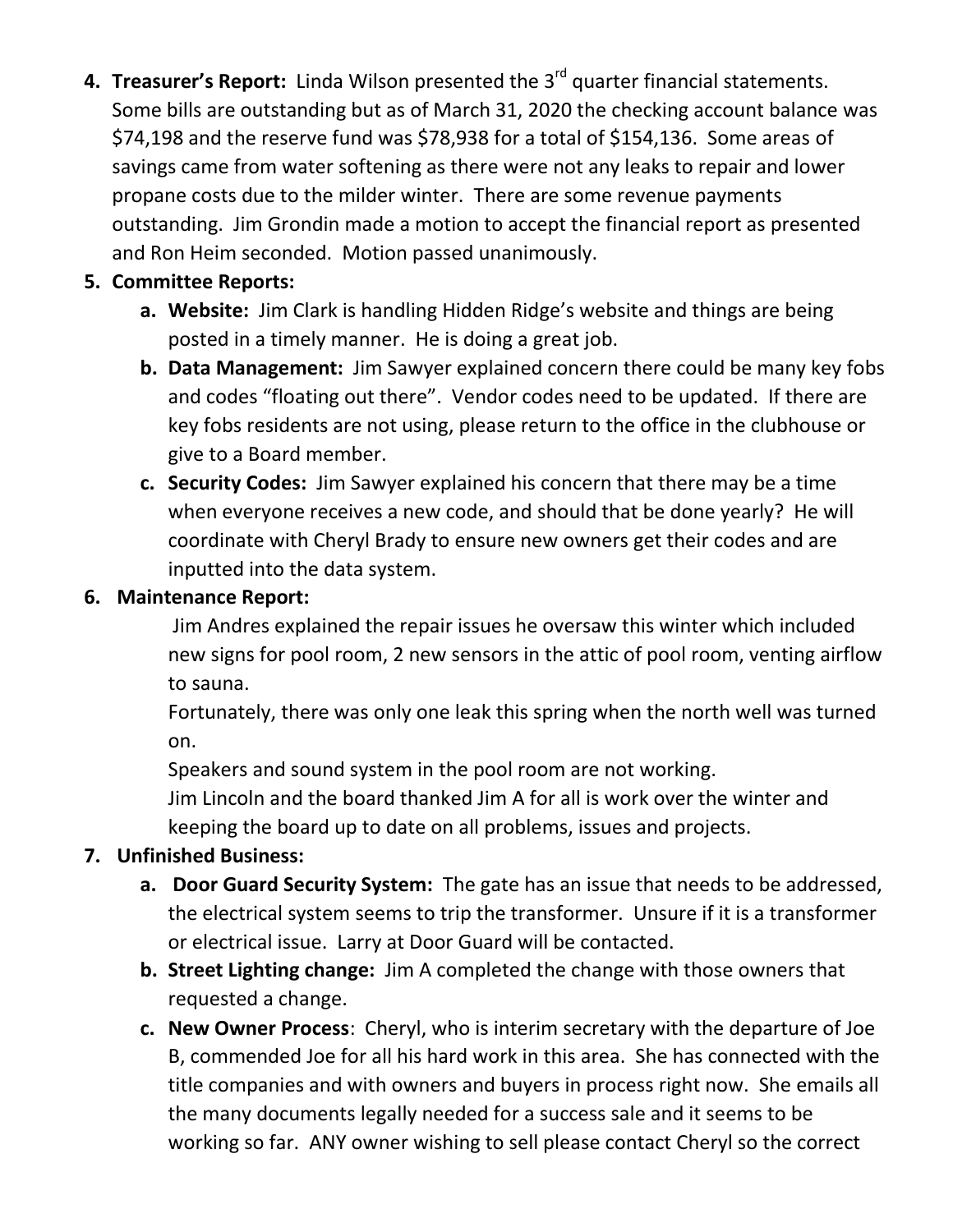process can begin, and she also knows of people wanting to buy in Hidden Ridge. Welcome to new owners from the fall, Bruce and Kathy Polzar N Rocky Rd and in May, Dina Boettcher Topaz Ln.

- **d. Emergency Response:** Jim Grondin is in process securing bids for a clubhouse generator that is strong enough for our needs.
- **e. Formal Well Inspection:** Though not required by the state the Board felt it is wise to do so for "peace of mind".
- **f. Hill Contract:** The Board is in the process of updating and securing a written contract with John Hill and his company to be in place by July 1 for the maintenance of Hidden Ridge. Some suggestions regarding the contract were: separate the billing into areas i.e. pool, lawn, clubhouse in order to help with bill paying and forming future budget amounts, reduced fee for the winter, list of employees etc. John Hill will meet with the Board at the next meeting June  $6^{\text{th}}$ .

#### **8. New Business:**

- **a. Extending Construction Season:** Anytime there is an emergency repair like a leaking roof this type of work is allowed off season. Contact Jim Sawyer.
- **b. Charge to Seller-Documentation Fee:** Do we charge the seller for all the documents that are legally needed between sellers/buyers/title companies? This was deferred for now as money is being saved by emailing all documents. Cheryl did bring up the possibility of raising Hidden Ridge's "buy in fee" as an alternative.
- **c. 2020-2021 Budget Approval Process:** Linda lead a discussion as to what is needed in order to form a budget for the next fiscal year. There will NOT be an increase in the HOA fees for the 2020-2021 fiscal year. We have a healthy reserve. The discussion of a one time \$50-\$100 assessment fee was put aside for that reason.
- **d. 2020-2021 Projected Expenditures:** Linda Wilson asked the Board for ideas on projects in order to help make up the budget for the next fiscal year. Many ideas along with possible costs were brought up and will be taken into consideration as the Board develops the budget, approves it and presents to the residents at the annual meeting.
- **e. Bounce Back Badger Plan:** Hidden Ridge continues to follow the guidelines put forth by the state and county. It has been difficult to keep up with all the changes. At this time, the clubhouse will remain closed. A committee is being formed to develop guidelines when it does open. Discussion commenced regarding the opening of the laundry room. Cheryl said they are open in town and explained the guidelines they use. Linda Wilson said Hidden Ridge's facility